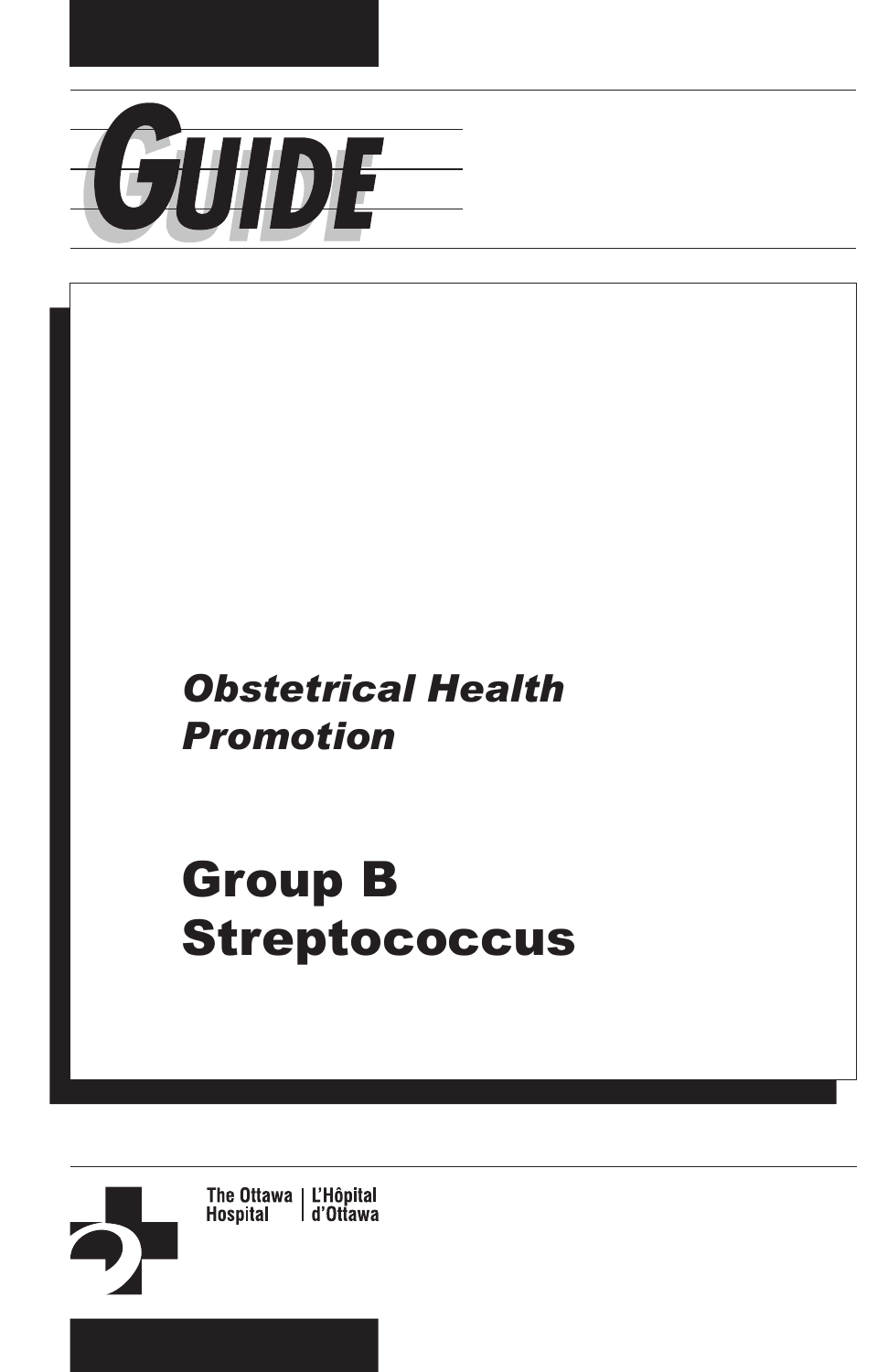#### *Disclaimer*

*This is general information developed by The Ottawa Hospital. It is not intended to replace the advice of a qualified health-care provider. Please consult your own personal physician who will be able to determine if this information is appropriate for your specific situation.*

> *Prepared by Sandra McGrath, RN in collaboration with Neonatal/Perinatal Health-Care Team Ottawa General Hospital (1995)*

> > **P288 (REV 02/2011)**

Printed at The Ottawa Hospital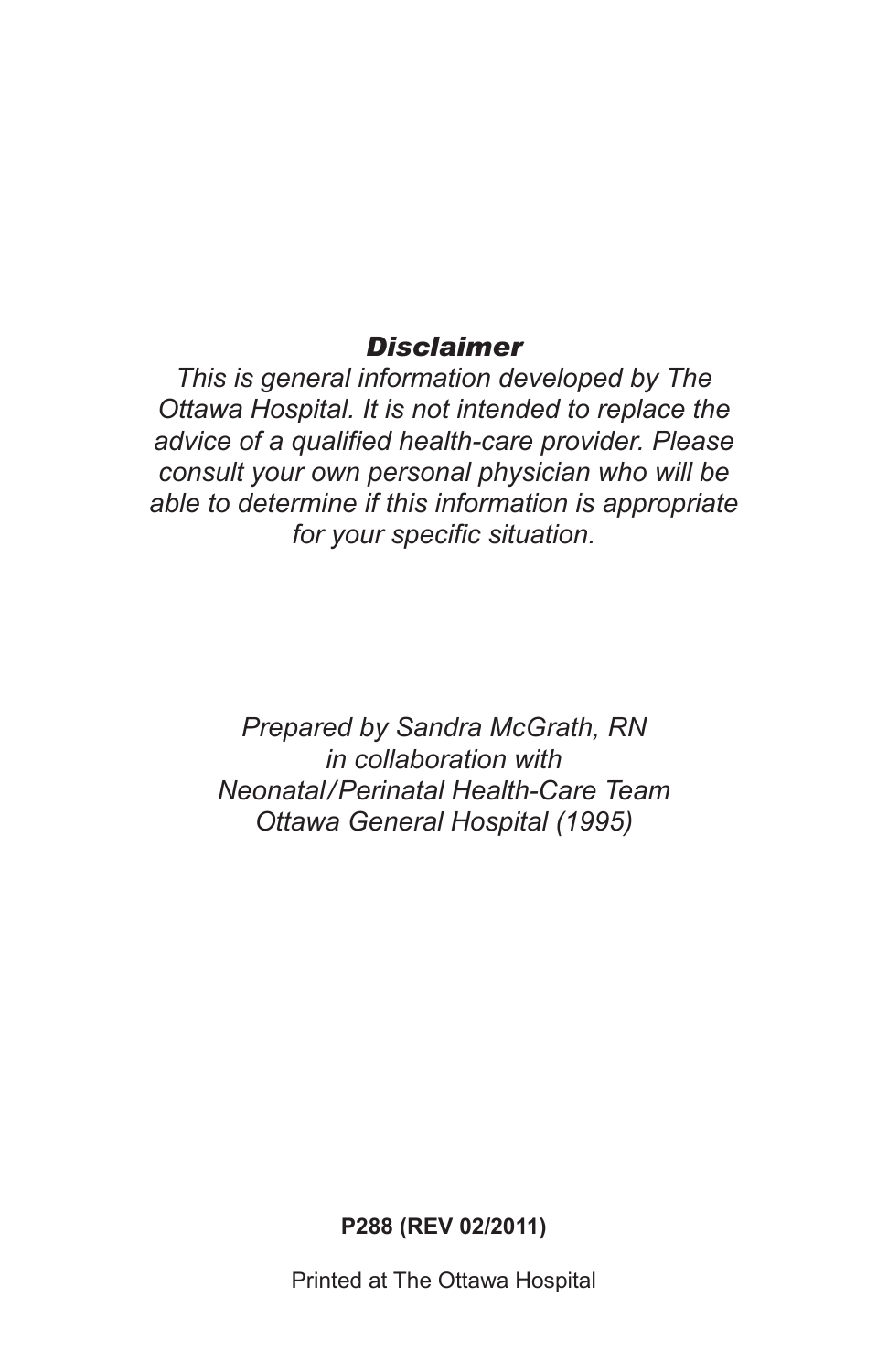# *What is Group B Streptococcus?*

Group B Streptococcus (GBS) is a bacteria carried by approximately 15 to 40 per cent of pregnant women. It is commonly found in the vagina and rectum.

Many women have this bacteria with no clinical symptoms, and are called *carriers*.

#### *How will I know I have GBS?*

A very simple test may be done at specific times throughout a pregnancy. A vaginal/rectal swab is taken by the nurse or physician. It is sent to the lab for testing. Test results will be available within three days.

### *Can my baby get GBS?*

The risk is very low (about one per cent in carriers). Babies of carriers can be infected during the birth process.

Some factors that increase the risk of babies getting GBS are:

- GBS present in urine
- premature labour before 37 weeks
- prolonged rupture of membranes over 12 hours
- fever during labour
- multiple pregnancy
- previous newborn with GBS

#### *Can GBS affect my baby?*

Yes. Early onset of GBS can be apparent within six hours of birth. Your baby may experience breathing problems. This is often the first sign of infection.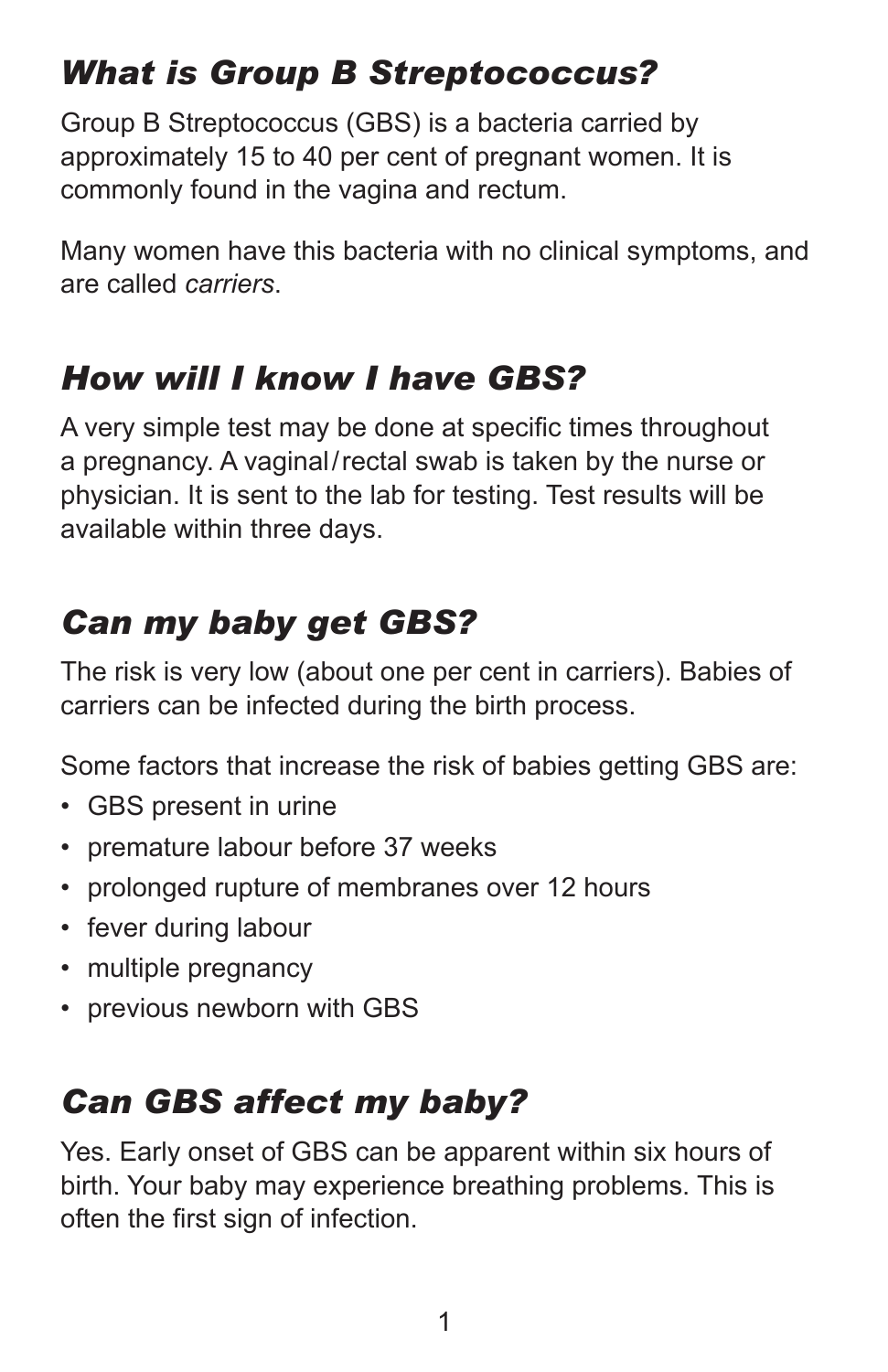### *What treatment is available?*

The physician may order intravenous antibiotics to give you during labour to prevent onset of GBS in the baby.

After birth, if the baby is suspected of having GBS, tests will be done to confirm the diagnosis. Antibiotics will be given to the baby in order to treat the infection.

## *Can GBS be prevented?*

No. Although efforts are being made to develop a vaccine, it is not available at present.

When antibiotics are given during labour, it is thought to interrupt the transfer of GBS to the baby.

# *Can others in my family get GBS?*

Yes. If you are a carrier, your sexual partner may also carry this bacteria. This is not a concern as there are usually no symptoms.

Although GBS is not a threat to the adult it could be a problem to the baby at risk.

#### *What if I have more questions about GBS?*

Your physician or nurse will be happy to discuss GBS further with you.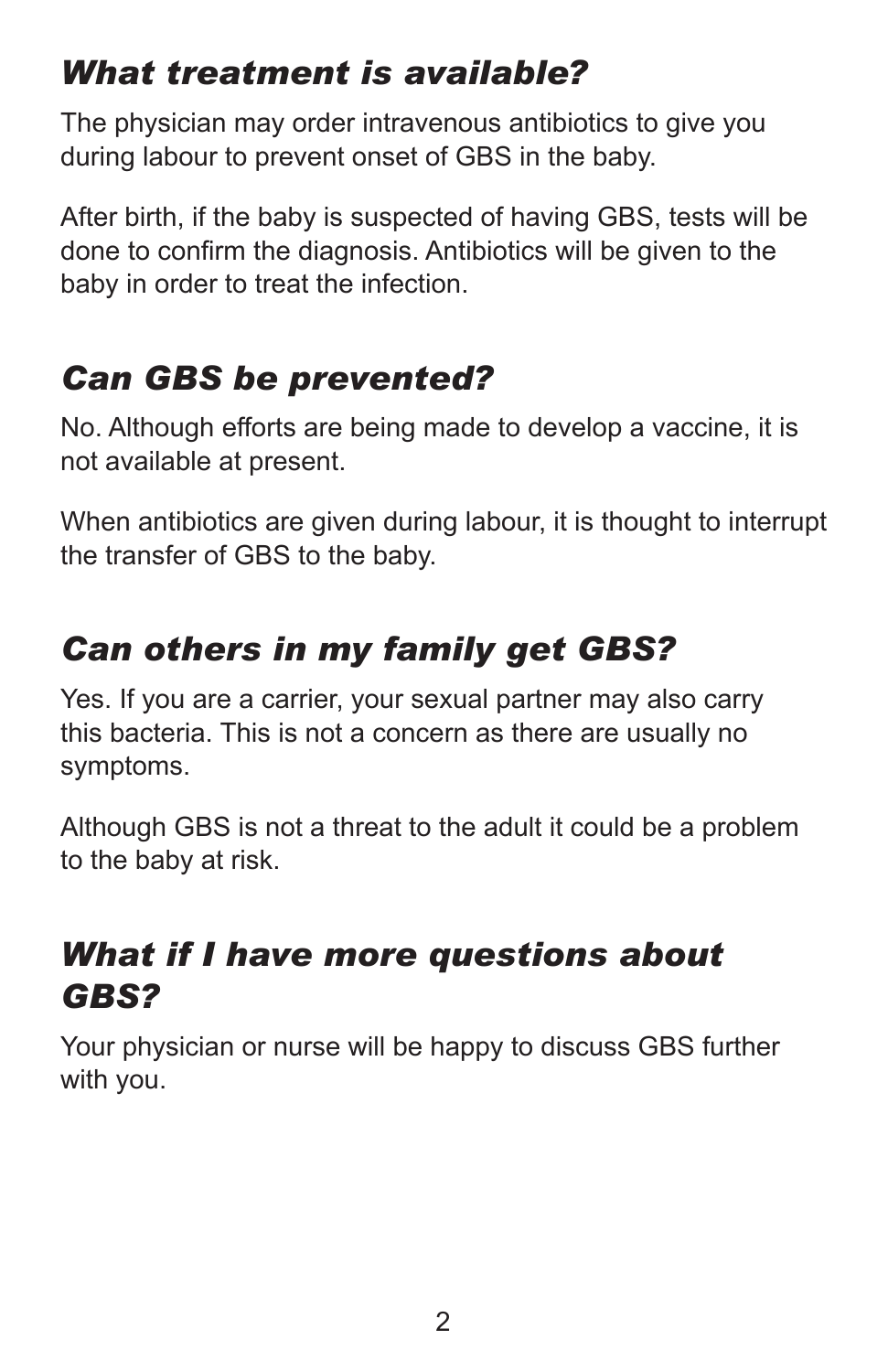| <b>Notes</b> |  |  |  |
|--------------|--|--|--|
|              |  |  |  |
|              |  |  |  |
|              |  |  |  |
|              |  |  |  |
|              |  |  |  |
|              |  |  |  |
|              |  |  |  |
|              |  |  |  |
|              |  |  |  |
|              |  |  |  |
|              |  |  |  |
|              |  |  |  |
|              |  |  |  |
|              |  |  |  |
|              |  |  |  |
|              |  |  |  |
|              |  |  |  |
|              |  |  |  |
|              |  |  |  |
|              |  |  |  |
|              |  |  |  |
|              |  |  |  |
|              |  |  |  |
|              |  |  |  |
|              |  |  |  |
|              |  |  |  |
|              |  |  |  |
|              |  |  |  |
|              |  |  |  |
|              |  |  |  |
|              |  |  |  |